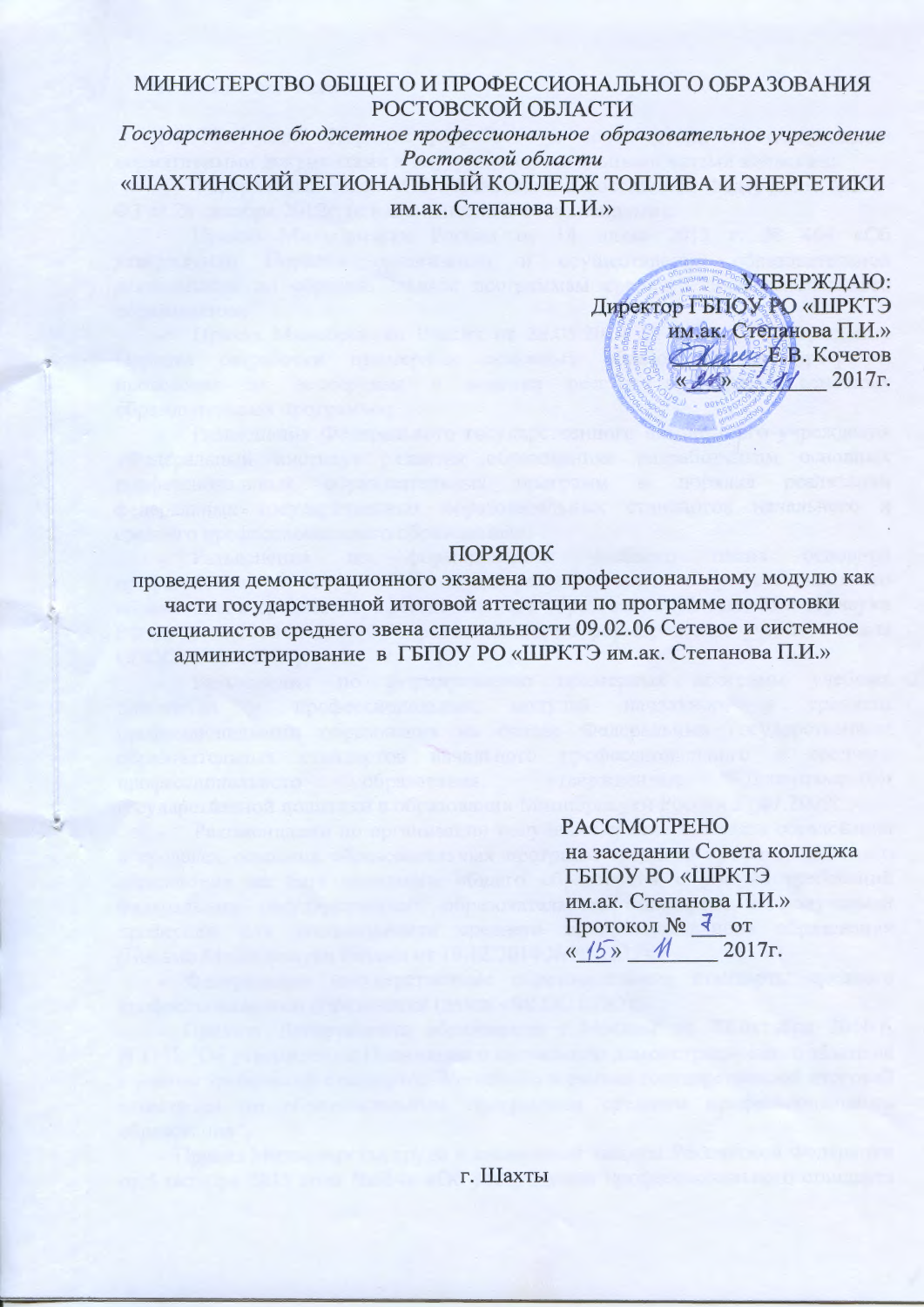#### 1. Общие положения

1.1 Настоящий Порядок разработан в соответствии со следующими<br>нормативными документами и внутренними локальными актами колледжа:<br>- Федеральный закон «Об образовании в Российской Федерации» №273-<br>ФЗ от 29 декабря 2012г. ( деятельности по образовательным программам среднего профессионального образования»;

- Приказ Минобрнауки России от 28.05.2014 № 594 «Об утверждении Порядка разработки примерных основных образовательных программ, экспертизы и ведения реестра примерных основных проведения их образовательных программ»;

ооразовательных программ»;<br>- Разъяснения Федерального государственного автономного учреждения<br>«Федеральный институт развития образования» разработчикам основных<br>профессиональных образовательных программ о порядке реализац

среднего профессионального ооразования»,<br>- Разъяснения по формированию учебного плана основной<br>профессиональной образовательной программы начального профессионального<br>образования и среднего профессионального образования ( ОПОП НПО/СПО");

Разъяснения по формированию примерных программ<br>лин и профессиональных модулей начального и учебных среднего дисциплин профессионального образования на основе Федеральных государственных<br>образовательных стандартов начального профессионального и среднего

образовательных стандартов начального профессионального и среднего профессионального образования, утвержденные Департаментом государственной политики в образовании Минобрнауки России 27.07.2009г.;<br>- Рекомендации по орган

образования";

- Приказ Министерства труда и социальной защиты Российской Федерации от 5 октября 2015 года №684н «Об утверждении профессионального стандарта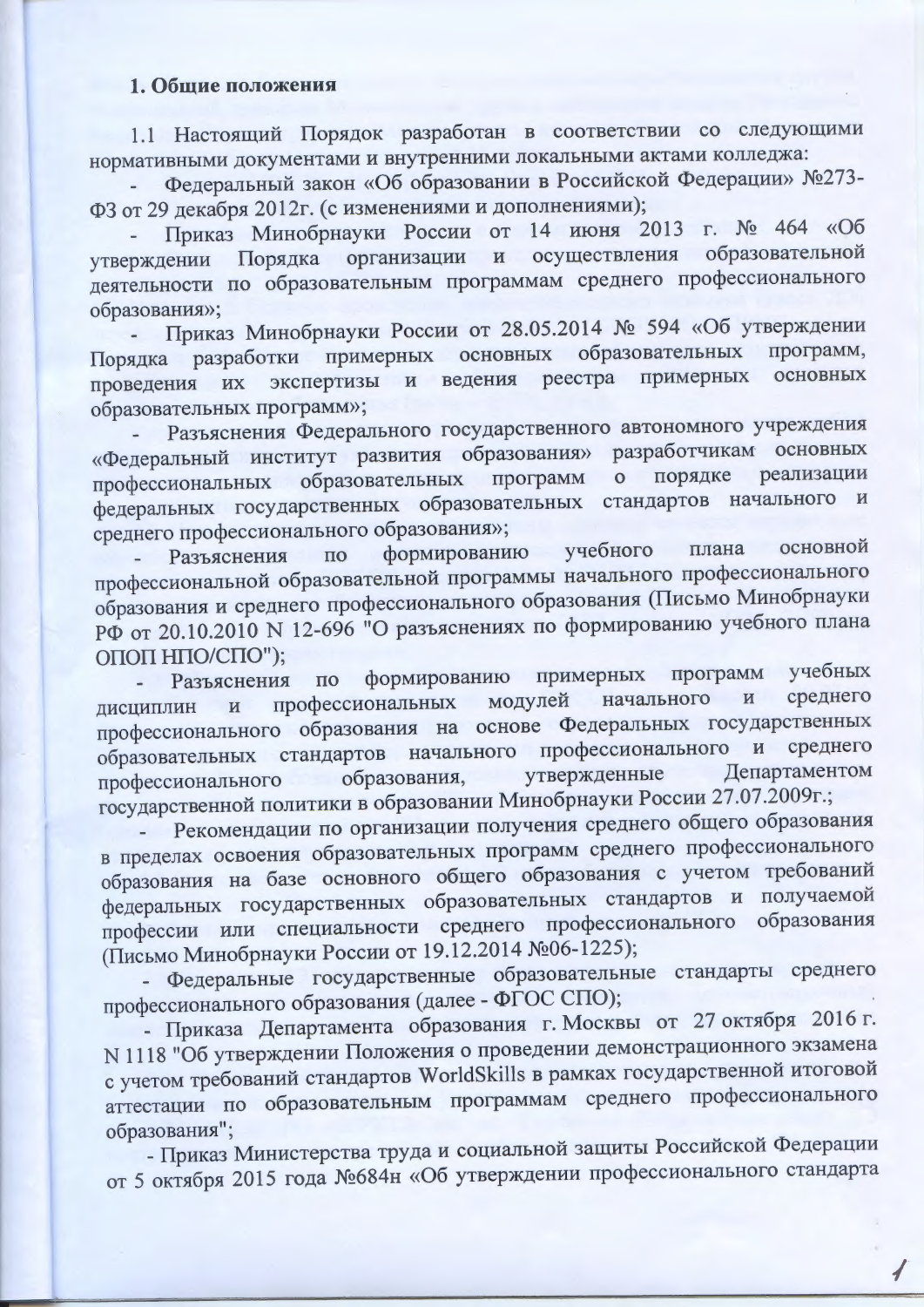06.026 «Системный администратор информационно-коммуникационных систем, утвержденный приказом Министерства труда и социальной защиты Российской Федерации (Зарегистрирован Министерством юстиции Российской Федерации 19 октября 2015 года, регистрационный № 39361);

Устав ГБПОУ РО «ШРКТЭ им. ак. Степанова П.И.»;

- Положение об учебной и производственной практике;
- Положение о текущем контроле и промежуточной аттестации;

Положение об организации и проведении государственной (итоговой) аттестации и д.р.

Настоящий Порядок проведения демонстрационного экзамена (далее ДЭ) определяет порядок организации и проведения в ГБПОУ РО «ШРКТЭ им.ак. Степанова П.И.» (далее - колледж) демонстрационного экзамена в соответствии с федеральным государственным образовательным стандартом среднего профессионального образования (далее - ФГОС СПО).

Порядок проведения демонстрационного экзамена представляет собой систему нормативных документов, определяющих цели, ожидаемые результаты, содержание, условия и технологии проведения демонстрационного экзамена, оценку качества подготовки выпускника.

1.2 Целью проведения демонстрационного экзамена является определение соответствия результатов освоения программы подготовки специалистов среднего звена (далее - ППССЗ) по специальности 09.02.06 Сетевое и системное администрирование требованиям стандартов WorldSkills и федеральных государственных образовательных стандартов СПО (далее - ФГОС СПО) по соответствующим компетенциям.

1.3 Порядок проведения демонстрационного экзамена как части государственной итоговой аттестации по ППССЗ специальности 09.02.06 Сетевое и системное администрирование определяет формы проведения экзамена, участников, сроки и продолжительность демонстрационного проведения ДЭ, требования к использованию средств обучения и воспитания, средств связи при проведении ДЭ, требования, предъявляемые к лицам, привлекаемым к проведению ДЭ, порядок подачи и рассмотрения апелляций, изменения и (или) аннулирования результатов ДЭ.

1.4 Ответственность за проведение ДЭ несет образовательная организация.

# 2. Порядок проведения демонстрационного экзамена (ДЭ)

2.1. К сдаче ДЭ допускаются студенты успешно освоивших программу профессионального модуля, по которому проводится демонстрационный экзамен и, прошедших все виды практик, предусмотренных профессиональным модулем.

2.2 Форма, процедура, сроки и продолжительность проведения ДЭ устанавливаются образовательным учреждением самостоятельно.

2.3. ГБПОУ РО «ШРКТЭ им. ак. Степанова П.И.» обеспечивает ДЭ контрольно-оценочными средствами, необходимыми для проведения ДЭ.

 $\mathcal{Z}$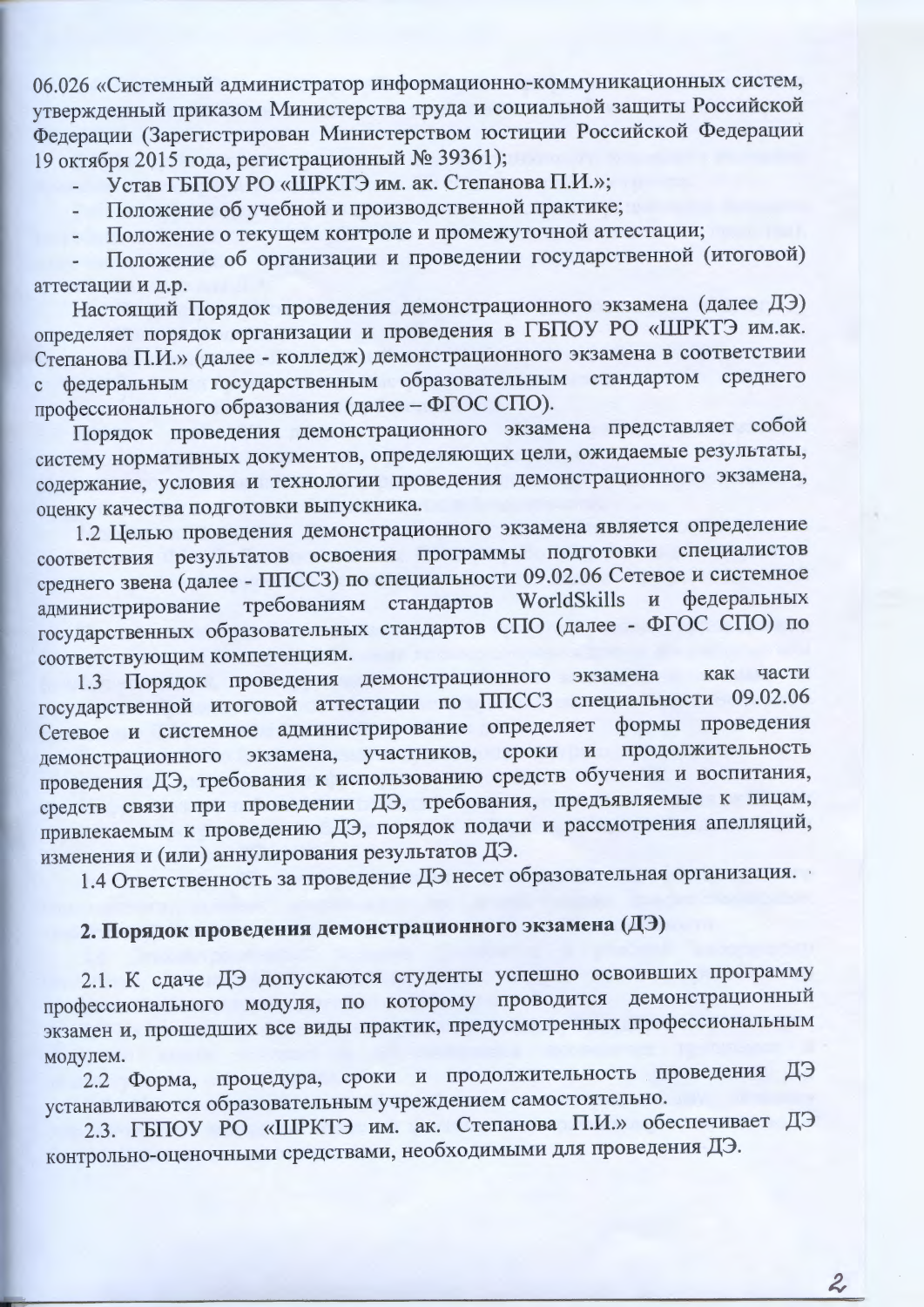2.4 Задания ДЭ должны включать материал профессиональных модулей в соответствии с ФГОС и задания в сотвествии с требованиями стандартов WorldSkills.

2.5 Для организации и проведения демонстрационного экзамена в колледже приказом директора за месяц до начала ДЭ создаётся рабочая группа.

Рабочая группа для организации и проведения демонстрационного экзамена документов (контрольно-оценочные средства). пакет разрабатывает включающий в себя:

- Залание для ДЭ;
- Инфраструктурные листы компетенций профессионального модуля;
- Критерии оценки;
- Индивидуальный оценочный лист экзаменуемого;
- Протокол проведения демонстрационного экзамена;
- Документацию по технике безопасности.

объем работ, позволяющий включать должно ДЭ Задание для сформированности общих уровень овладение продемонстрировать профессиональных компетенций в рамках определенного вида деятельности у студентов и отраслевые требования техники безопасности.

Задание и входящая в него документация должны соответствовать требованиям ФГОС. Задания должны быть разработаны так, чтобы студенты смогли продемонстрировать степень овладения видом профессиональной леятельности.

На выполнение задания отводится 6 часов, при этом учебная группа должна быть разделена на подгруппы. Задание должно сопровождаться доказательством функциональности, конструкции и возможности выполнения задания за отведенный промежуток времени, соответствующий специальности. Возможно проведение ДЭ в течение 2-х или 3-х учебных дней.

Задание должно быть выполнено при помощи программного обеспечения и оборудования, указанных в инфраструктурном листе.

Инфраструктурный лист компетенций профессионального модуля включает программного обеспечения и оборудования, необходимый для перечень выполнения задания ДЭ.

профессионального выполнение предусматривает ДЭ на Залание комплексного задания, нацеленного на демонстрацию профессиональных компетенций в соответствии с видом профессиональной деятельности.

2.6 Демонстрационный экзамен проводится в учебной лаборатории программным современным необходимым оснащенной (полигоне), обеспечением, моделями и другими учебными пособиями.

2.7 На подготовку к демонстрационному экзамену отводится не менее трех с обучающимися проводятся групповые **H** которых время дней, во индивидуальные консультации.

2.8 На проведение консультаций по демонстрационному экзамену устанавливается оплата по норме по фактически затраченному времени, но не более 0,5 часа на каждого студента.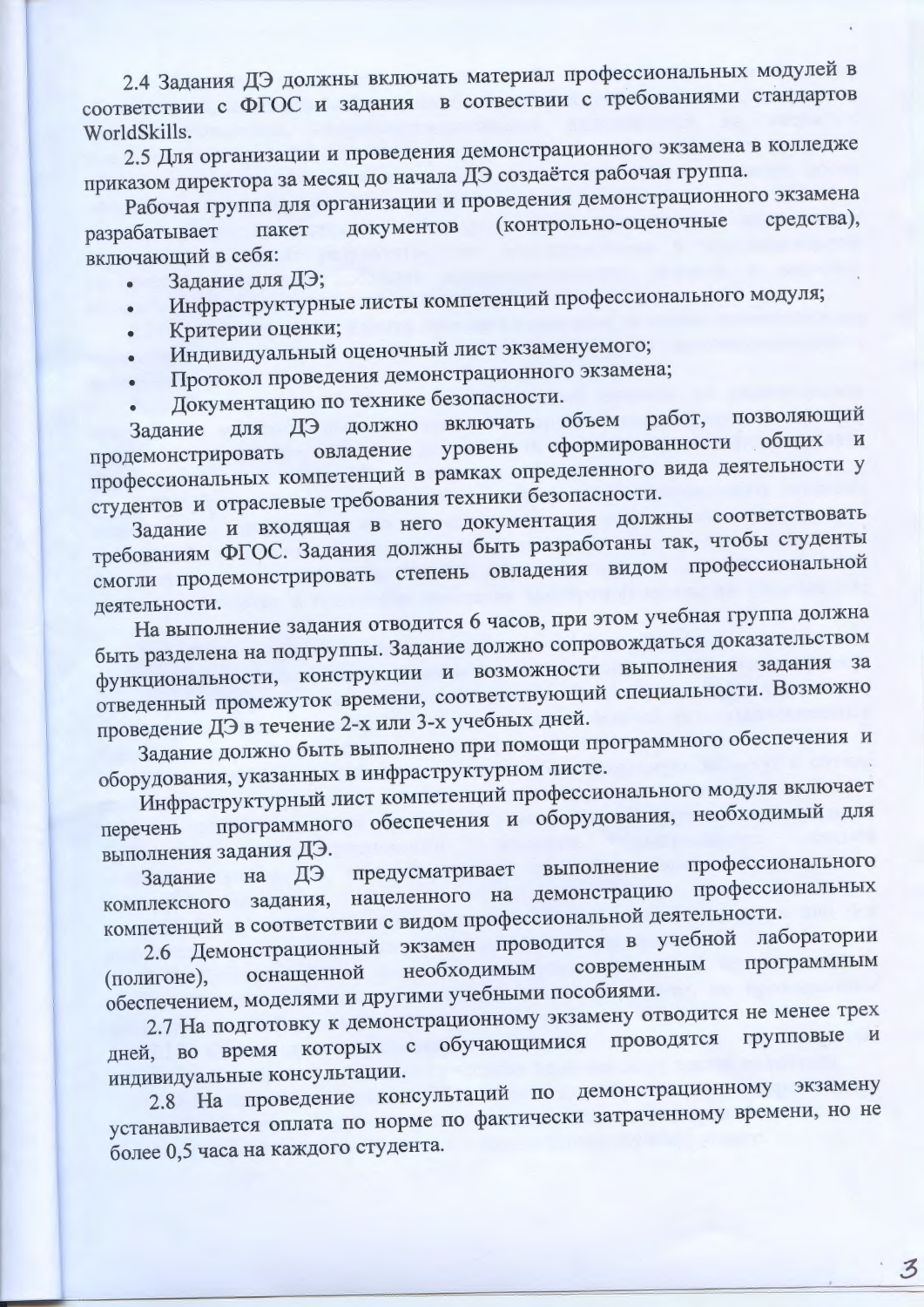2.9 Решение экспертной комиссии об оценке знаний и навыков обучающихся, определяемой по пятибалльной системе «отлично», «хорошо», «удовлетворительно», «неудовлетворительно» принимаются на закрытых заседаниях экспертной комиссии с участием не менее двух третей ее состава и объявляется обучающимся в день сдачи демонстрационного экзамена после оформления индивидуальной оценочной ведомости и протокола.

2.10 Лица, не сдавшие демонстрационный экзамен или получившие неудовлетворительные результаты, при восстановлении в образовательной организации повторно проходят демонстрационный экзамен в порядке, определяемом образовательной организацией.

2.11 Повторное прохождение демонстрационного экзамена назначается не ранее, чем через шесть месяцев после прохождения демонстрационного экзамена впервые.

2.12 Лицам, не сдавшим демонстрационный экзамен по уважительной причине (по медицинским показателям или других исключительных случаях, документально подтвержденных), должна быть представлена возможность сдать демонстрационный экзамен без отчисления из Колледжа.

2.13 Обучающийся, опоздавший к началу демонстрационного экзамена может быть допущен к его сдаче только по разрешению председателя экспертной комиссии. Опоздание не дает права на продление времени демонстрационного экзамена. Неявка обучающегося на демонстрационный экзамен отмечается в протоколе заседания экспертной комиссии словами «не явился».

2.14 За пользование неразрешенными информационными источниками другие нарушения порядка проведения демонстрационного экзамена (например, разговоры, использование электронных средств связи) обучающийся удаляется с демонстрационного экзамена, о чем составляется особый акт, подписываемый членами эксперной комиссии, которые зафиксировали нарушение.

Обучающемуся предлагается написать объяснительную записку; в случае отказа в акте о нарушении порядка проведения демонстрационного экзамена делается соответствующая запись. Обучающемуся, нарушившему порядок оценка выставляется демонстрационного экзамена, проведения «неудовлетворительно», что оформляется отдельным протоколом заседания эксперной комиссии.

2.15 Присутствие на демонстрационном экзамене посторонних лиц без разрешения председателя экспертной комиссии не допускается.

2.16 Дополнительные заседания экспертных комиссий организуются в течение четырех месяцев после подачи заявления лицом, не проходившим демонстрационный экзамен по уважительной причине.

Сдача демонстрационного экзамена проводится на открытых 2.17 заседаниях экспертной комиссии с участием не менее двух третей ее состава.

2.18 Инструктаж по технике безопасности для обучающихся во время сдачи демонстрационного экзамена проводится секретарем экспертной комиссии с отметкой о проведении инструктажа с подписью инструктирующего.